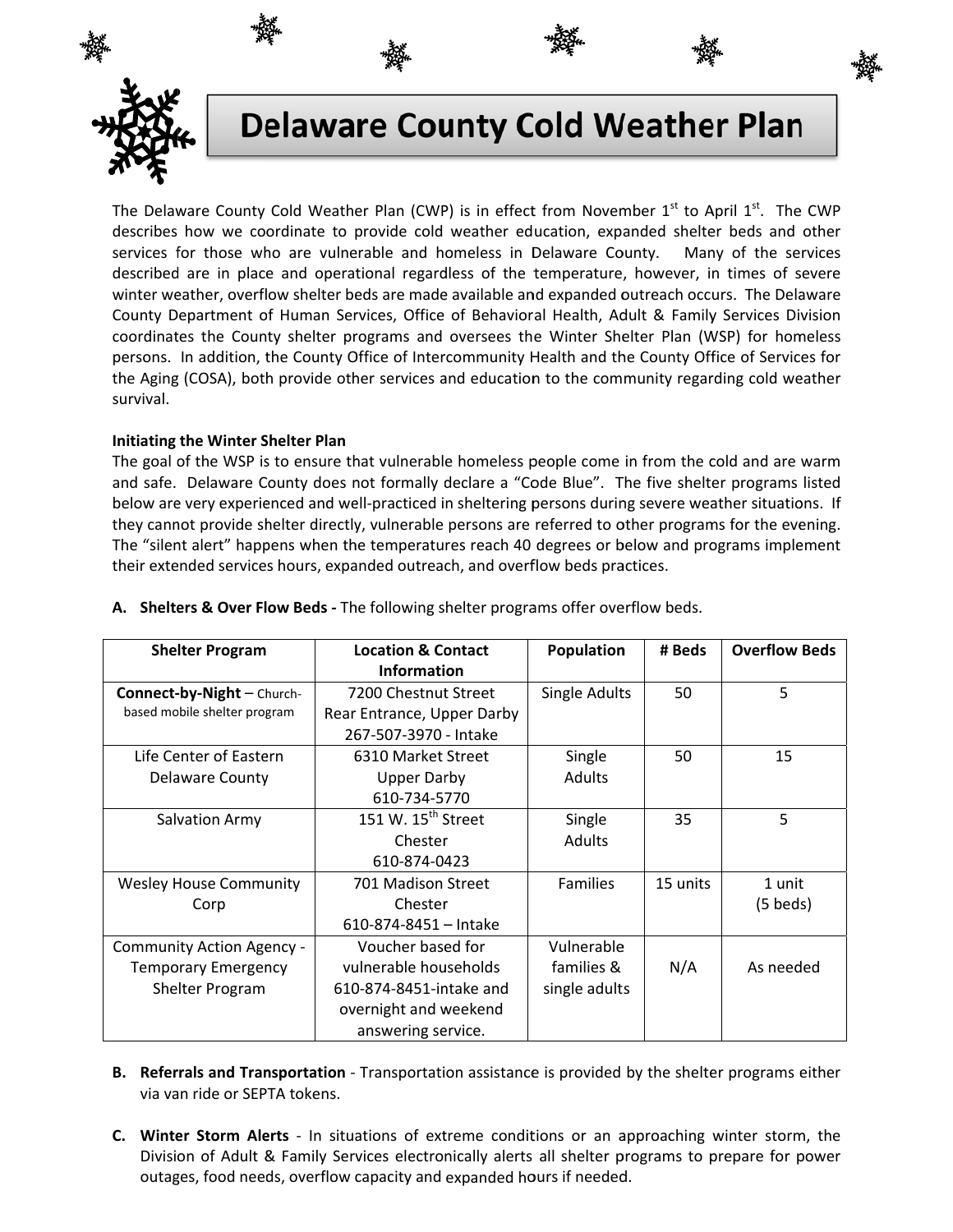## **Expanded Outreach**

The goal of Outreach is to locate homeless persons and bring them to safety in a warm facility. There are two outreach programs in the county that target areas where homeless people are known. The

- **※** Connect Outreach Program offers street outreach, keeps their doors open until shelter pick-up, and provides snacks and a warm place to stay.
- $*$  The Salvation Army outreach team serves the City of Chester and searches for people to bring in from the cold, they offer food and shelter.

### **What you can do if you see a homeless person on the street in your community?**

- Monday ‐ Friday from 7 AM to 7 PM ‐ call the **Connect Outreach Response Line** @ **267‐258‐1974** and an Outreach Team will come and try to engage the person.
- Weekends and weekday evenings (7 PM to 7 AM) call the **Crisis Connections Team** @ **1‐855‐889‐ 7827**.

### **Community Education & Awareness**

To ensure that the Delaware County community knows the resources available for residents during the winter months and where to find those resources, the following education and awareness activities take place:

- **Homeless Services Coalition and the Office of Behavioral Health – Adult & Family Services Division ‐** Annually updates, produces, and distributes the **Winter Shelter Directory**. The Directory details shelter programs, the referral process, and their Winter Shelter Plan role if applicable. This directory is distributed countywide to police stations, municipalities, county and local government offices, libraries, elected officials, school districts, etc. **The Survival Guide to Homeless Services,** a double-sided 4" x 8" resource card is also distributed county-wide. Both directories are available on the county websites
- **The Delaware County Department of Intercommunity Health –** Provides information to help people avoid medical emergencies, such as hypothermia and frost bite.
- **The Delaware County Office of Services for the Aging (COSA) –** Extends outreach to senior citizens, conducts outreach and wellness checks on vulnerable seniors and prepares and distributes the pamphlet "Winter Weather Warm Up" ‐*Tips to Staying Healthy in the Cold Winter Months*". Cold Weather tips can also be heard on COSA's informational‐only weather phone line **610‐872‐1558** from December 1st through April  $1<sup>st</sup>$  each year.
- **Community Action Agency (CAADC) –** The County's official anti‐poverty agency can assistant economically disadvantaged eligible households through their Weatherization program. On a limited basis, CAADC can provide heating oil assistance and can assist people in applying for the Low Income Home Energy Assistance Program (LIHEAP) which helps people afford their winter heating bills.

| Office of Behavioral Health – Adult Services   | 610-713-2365 | www.delcohsa.org      |
|------------------------------------------------|--------------|-----------------------|
| County Office of Services for the Aging (COSA) | 610-490-1300 | www.delcosa.org       |
| Department of Intercommunity Health            | 610-891-5311 | www.co.delaware.pa.us |
| Community Action Agency of Delaware Co.        | 610-874-8451 | www.caadc.org         |

**The above resources can be obtained on websites or by calling the provider directly.**